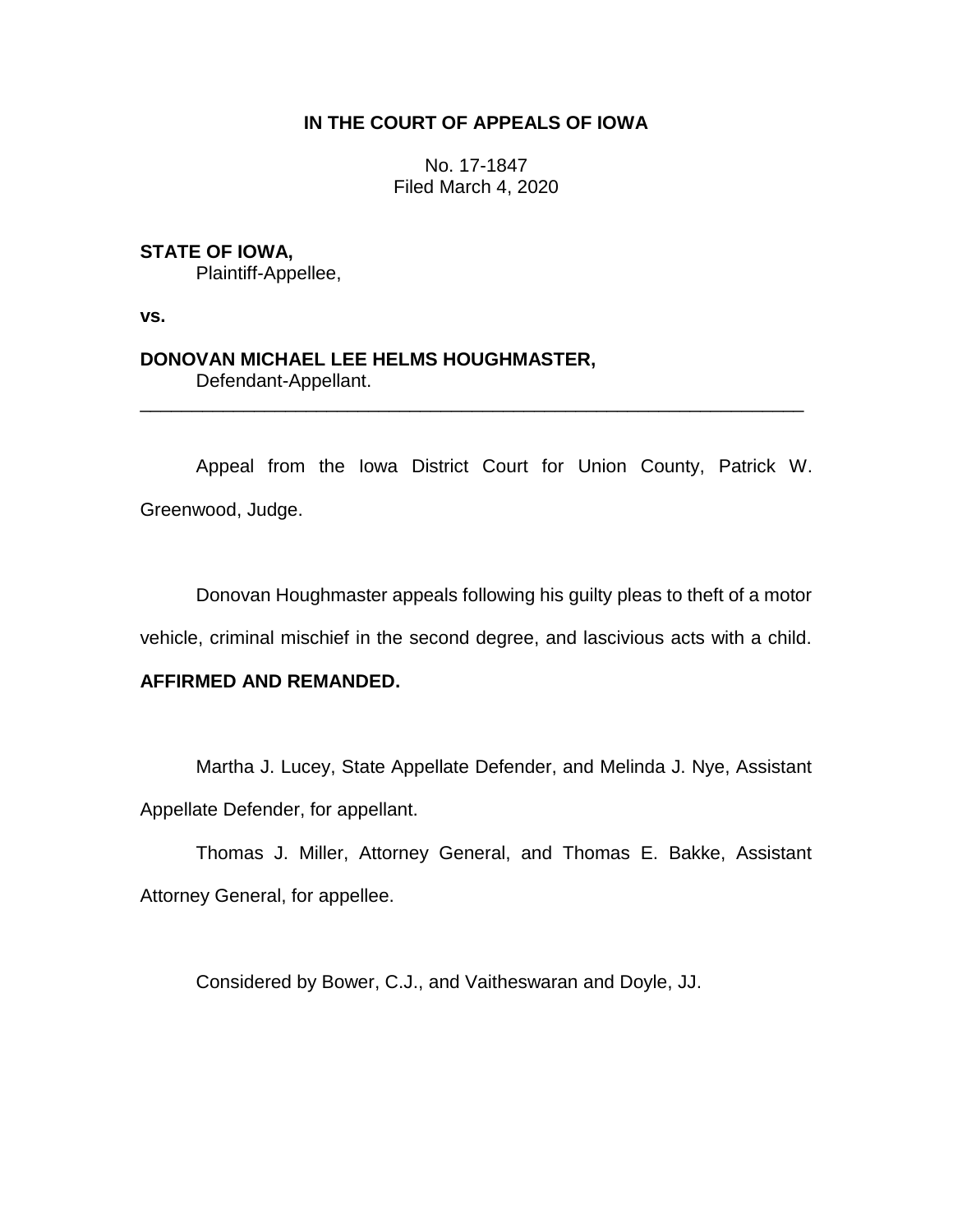### **VAITHESWARAN, Judge.**

The proceedings underlying this appeal began with two separate criminal cases. In the first, Donovan Houghmaster pled guilty to theft of a motor vehicle and second-degree criminal mischief. The district court granted deferred judgments on both counts and placed Houghmaster on probation. In the second, the State charged Houghmaster with two counts of second-degree sexual abuse. Houghmaster pled guilty to one count of lascivious acts with a child. Because the second case arose while Houghmaster was on probation in the first, the judicial district department of correctional services filed a report of a probation violation.

The district court scheduled a combined probation revocation and sentencing hearing. At the outset, Houghmaster agreed his plea to lascivious acts with a child in the second case "would constitute a violation of the probation contract" in the first case. He further agreed the court had "authority to enter judgment on [the] two prior charges" in the first case.

The district court found Houghmaster "in violation of the terms and conditions of his probation," revoked his deferred judgments, and entered judgment of conviction for theft and second-degree criminal mischief. After considering a presentence investigation (PSI) report which made reference to certain risk assessment tools, the court sentenced Houghmaster to two prison terms not exceeding five years each on the theft and criminal mischief counts, to be served concurrently. The court also entered judgment of conviction on the plea of lascivious acts with a child and sentenced Houghmaster to a prison term not exceeding ten years, to be served concurrently with the prison terms in the first case.

2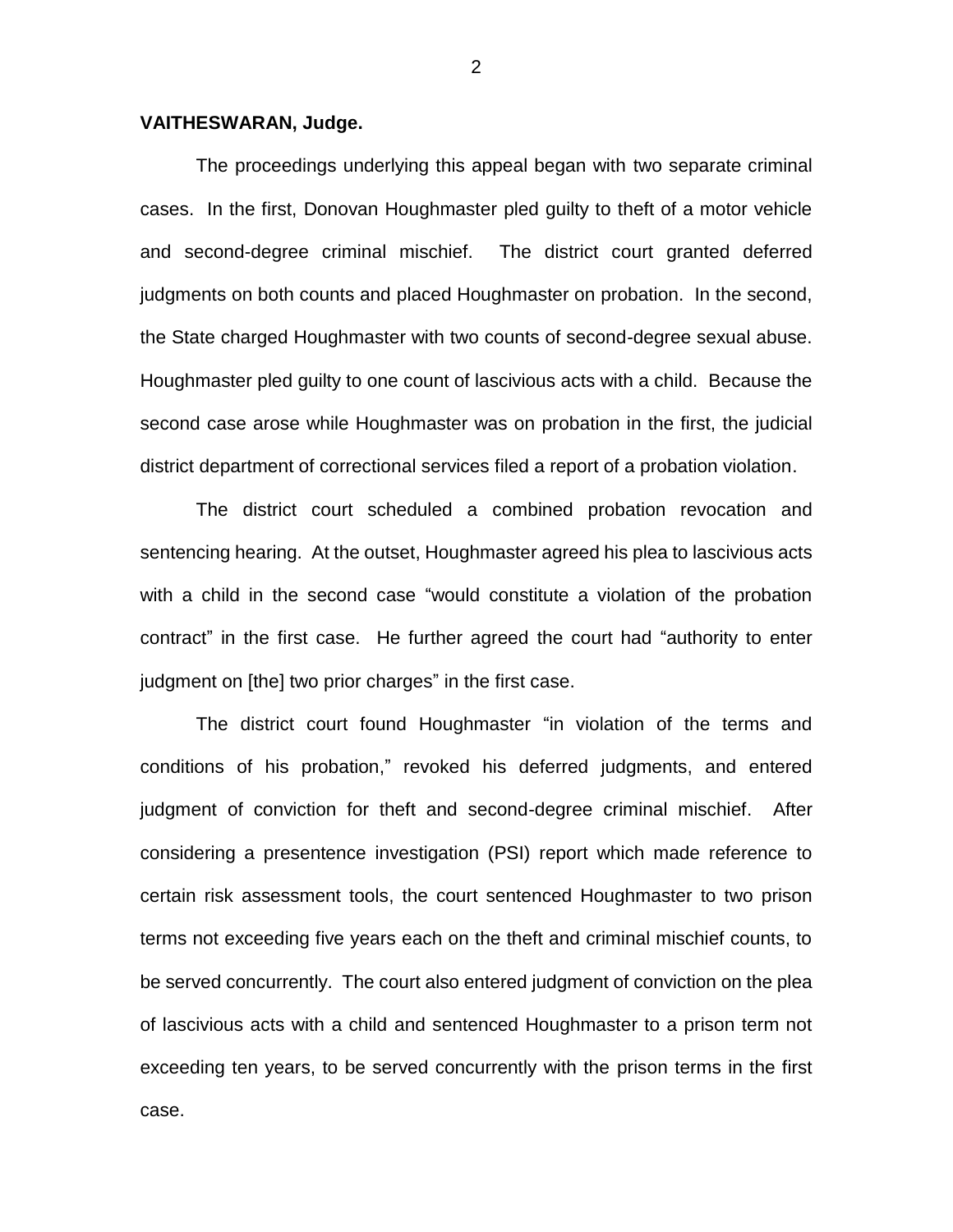On appeal, Houghmaster contends the district court: (1) should not have relied on the risk assessment tools referenced in the PSI report; (2) improperly relied on the sentencing recommendation in the PSI report; (3) entered conflicting orders on reimbursement of attorney fees; and (4) erred in ordering him to make restitution of "all counseling required for the victim" rather than counseling associated with the crime.<sup>1</sup>

#### *I***.** *Challenge to Use of Risk Assessment Tools*

 $\overline{a}$ 

Houghmaster raises a four-pronged challenge to the district court's consideration of risk assessment tools. First, he maintains his due process rights were violated. Second, he contends the district court abused its discretion in using the tools because they lacked a statutory basis. Third, he asserts the court did not have a sufficient understanding of their purposes and limitations. Finally, he raises the claim under an ineffective-assistance-of-counsel rubric.

The supreme court addressed Houghmaster's first and fourth issues in *State v*. *Guise*, 921 N.W.2d 26, 29 (Iowa 2018), and *State v*. *Gordon*, 921 N.W.2d 19, 24 (Iowa 2018), filed after the briefs were submitted. The court held a defendant cannot "raise this due process argument for the first time on appeal when the defendant did not bring the issue to the district court at the time of sentencing." *Guise*, 921 N.W.2d at 29; *Gordon*, 921 N.W.2d at 24. The court further concluded a court cannot "address this due process issue under the rubric

 $1$  The appeal was held in abeyance pending a decision on whether recent legislation limiting direct appeals from guilty pleas and prohibiting resolution of ineffective-assistance-of-counsel claims on direct appeal applied retroactively. The supreme court concluded the statutory changes did not apply retroactively. *See State v*. *Macke*, 933 N.W.2d 226, 228 (Iowa 2019).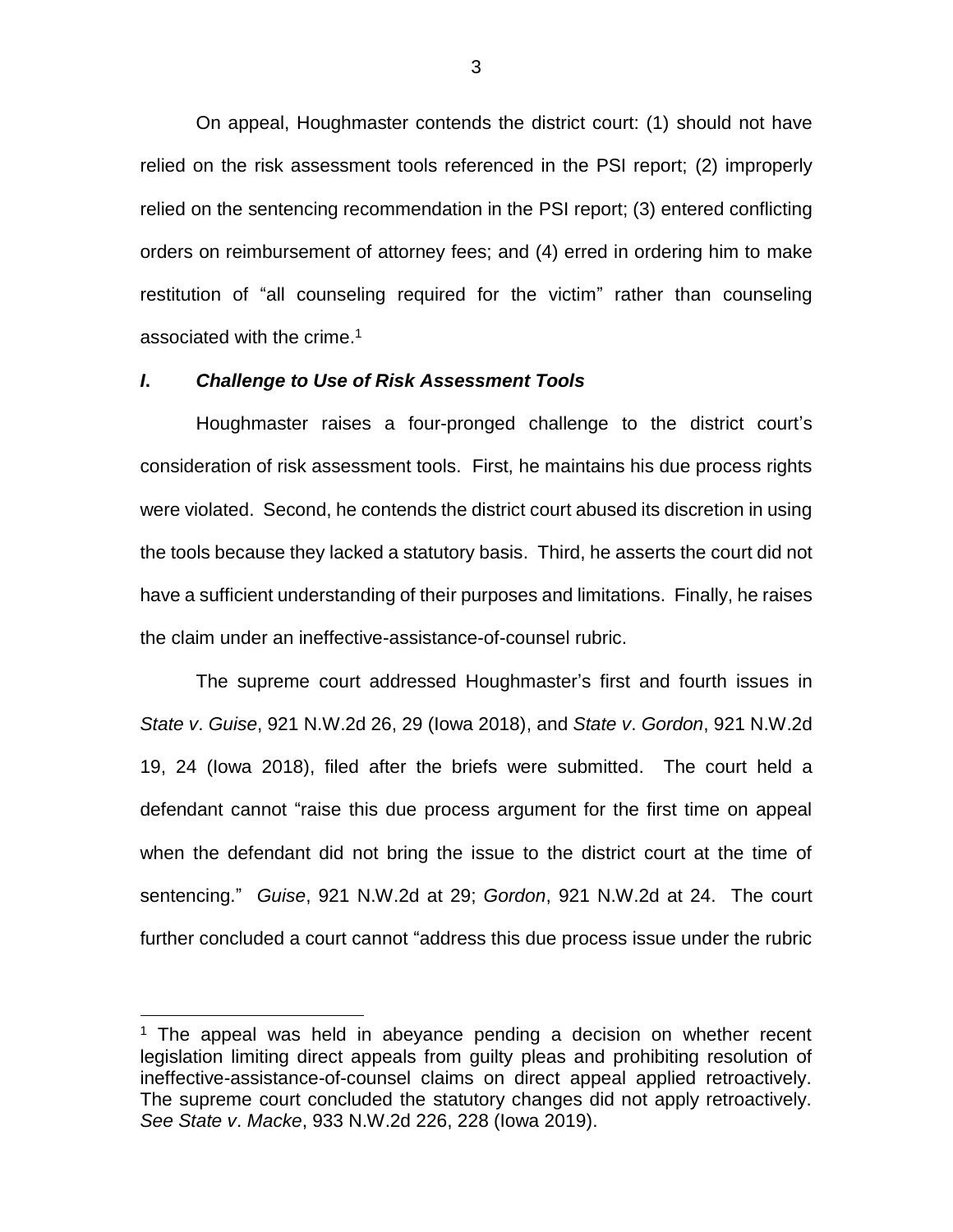of ineffective assistance of counsel because the record is insufficient to reach this claim." *Id*. Houghmaster did not object to the PSI report or otherwise preserve error on his due process challenge to the use of risk assessment tools. Accordingly, we cannot consider the merits of the issue, either directly or under an ineffective-assistance-of-counsel rubric.

The supreme court addressed the second prong of Houghmaster's challenge to use of the risk assessment tools in *State v*. *Headley*, 926 N.W.2d 545, 550 (lowa 2019), also filed after briefing in this case.<sup>2</sup> The court concluded the tools were statutorily authorized as "pertinent information" to sentencing under Iowa Code section 901.5 (2017) and, accordingly, "the district court did not abuse its discretion in considering the risk assessment tools on their face as contained within the PSI." *Id*. at 551. *Headley* resolves the statutory-authorization question.

Next, the court considered whether use of the tools was inconsistent with its limitations. *Id*. The court concluded:

There are two problems with this argument. First, a court needs further evidence to determine the cautions and limitations of the tools. Second, we held in *State v*. *Guise*, this argument "is in essence a due process argument." Headley failed to object to the tools on these grounds. Accordingly, we cannot reach the merits of this argument on direct appeal. Therefore, Headley may raise this issue in a postconviction-relief action if he so desires.

*Id.* (citations omitted). The same holds true here.

 $\overline{a}$ 

 $2$  The court addressed the issue notwithstanding the defendant's failure to object. *Headley*, 926 N.W.2d at 550. The court stated, "Because there is no record before us on the risk assessment tools themselves, we will only consider whether the legislature authorizes a court to use risk assessment tools at sentencing without examining the validity of the risk assessment tools." *Id.*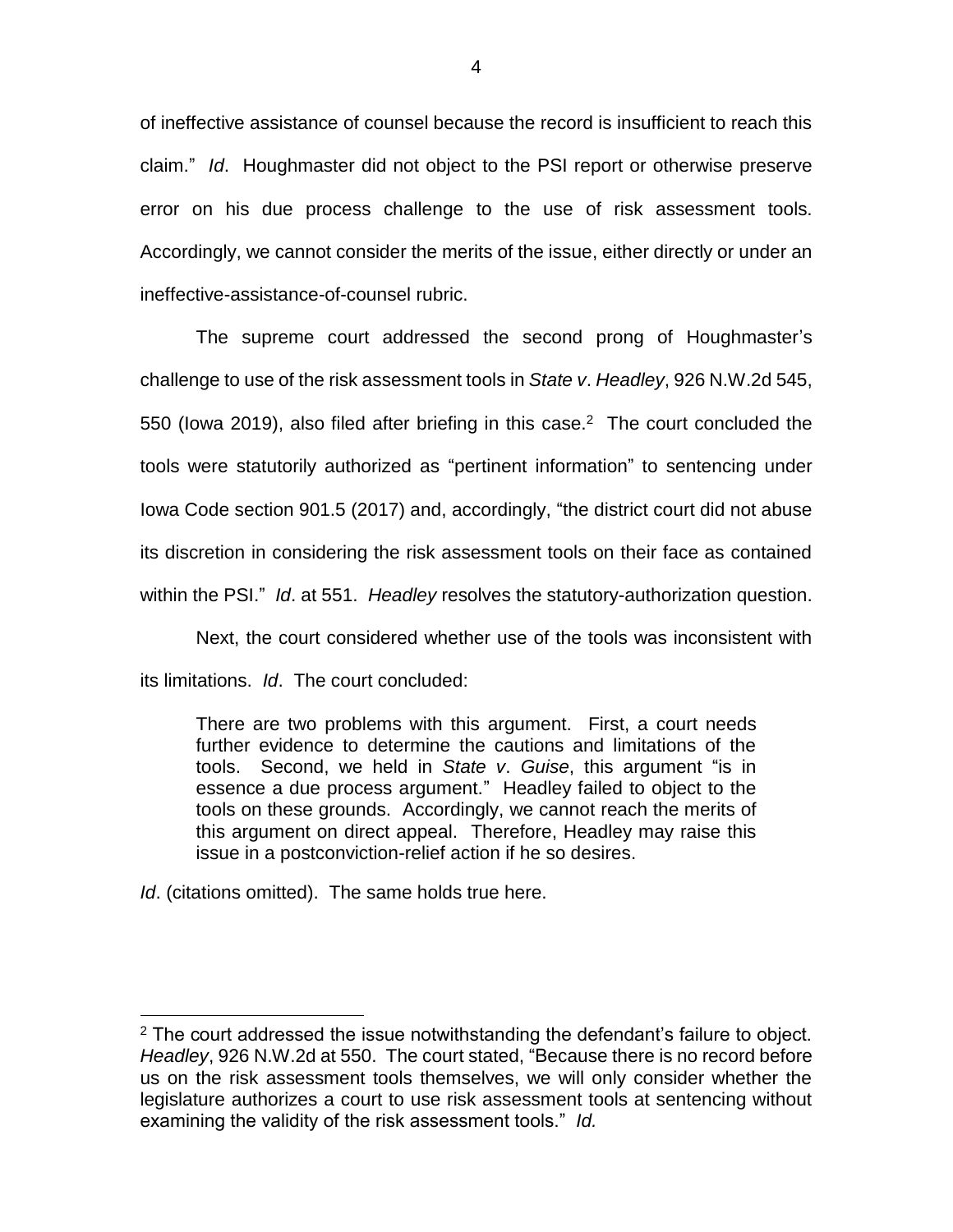In sum, Houghmaster's four challenges to the risk assessment tools have been resolved against him in recent opinions.

#### *II***.** *Sentencing Recommendation*

Houghmaster contends the district court "considered an improper factor when it relied on the recommendation in the PSI [report] to determine the appropriate sentence for [him]." He also asserts that, if the issue is not preserved, counsel was ineffective in failing to raise it. Although Houghmaster did not object to the court's reliance on the sentencing recommendation at the time of sentencing, we may consider the issue on direct appeal. *See id*. at 552.

In *Headley*, the court held "any sentencing recommendations contained in the PSI are not binding on the court. Therefore, the court did not abuse its discretion when it considered the department of correctional services' sentencing recommendation." *Id*. (citation omitted); *accord State v*. *Grandberry*, 619 N.W.2d 399, 402 (Iowa 2000) ("In determining a defendant's sentence, a district court is free to consider portions of a presentence investigation report that are not challenged by the defendant."). In light of *Headley*, we conclude the district court did not consider an impermissible factor in relying on the recommendation in the PSI report.

#### *III***.** *Attorney Fees*

The district court orally found Houghmaster did not have a reasonable ability to pay attorney fees. However, the court's written sentencing orders required him to make restitution for court-appointed attorney fees. Houghmaster asserts the inconsistency must be corrected.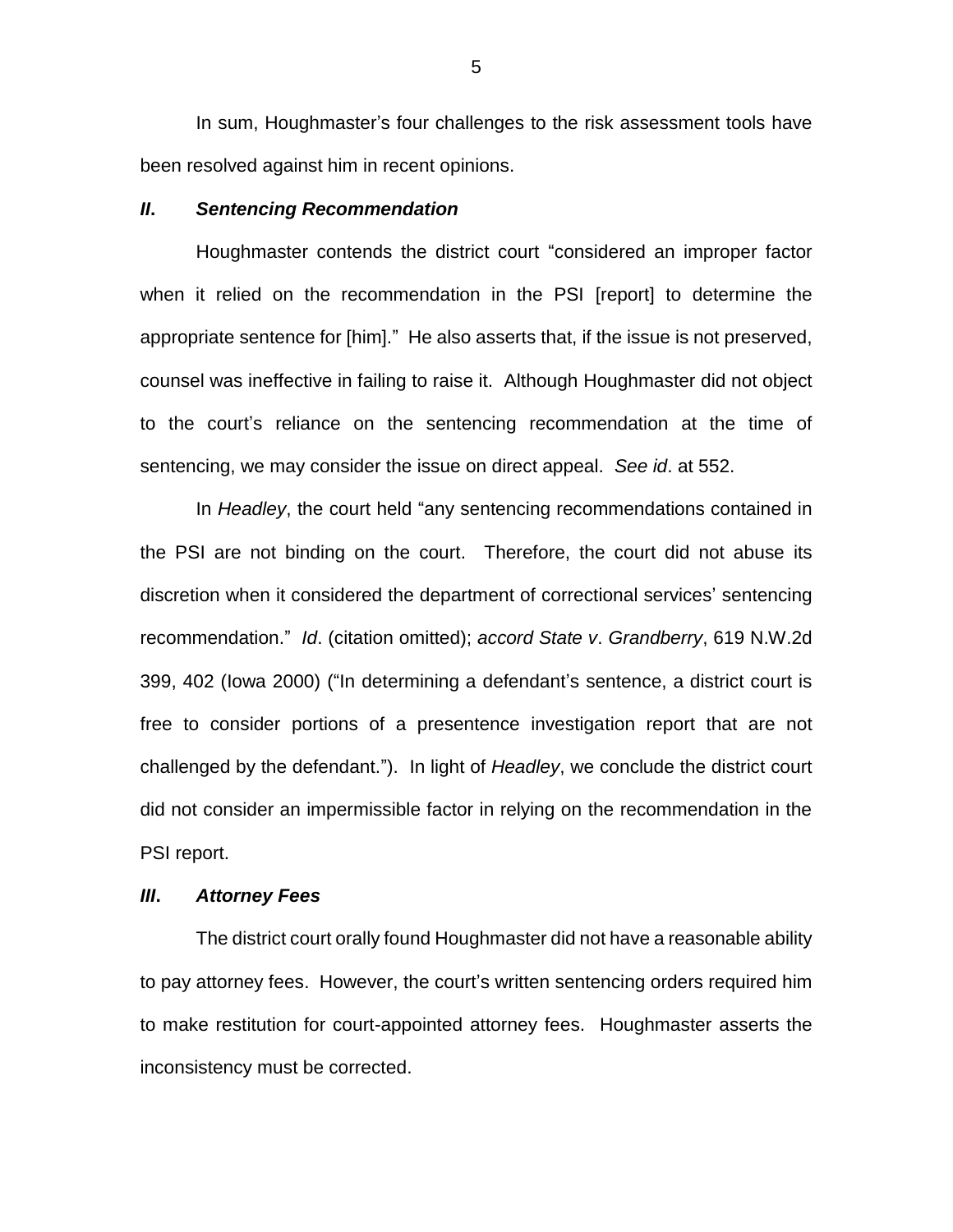The State concedes "the written sentence in [the case involving the theft and criminal mischief pleas] contradicts the oral pronouncement of sentence." *See State v*. *Hess*, 533 N.W.2d 525, 528 (Iowa 1995) ("[W]here there is a discrepancy between the oral pronouncement of sentence and the written judgment and commitment, the oral pronouncement of sentence controls." (citation omitted)). The State further agrees we "should remand for the entry of an order nunc pro tunc removing the inconsistent language." Specifically, the State concedes "the four written sentencing orders should be modified to remove the assessment of attorney's fees." *See id*. at 527 ("[T]he trial court holds the inherent power to correct the judgment entry so that it will reflect the actual pronouncement of the court").

### *IV***.** *Victim Counseling Costs*

Houghmaster was ordered to make victim restitution. *See* Iowa Code § 910.2(1)(a); *State v*. *Gross*, 935 N.W.2d 695, 701 (Iowa 2019) ("The first category [of restitution], consisting of victim restitution and statutory fines, penalties, and surcharges, must be ordered "regardless of the offender's reasonable ability to pay." (*citing State v*. *Albright*, 925 N.W.2d 144, 159 (Iowa 2019))). At issue here is the following language: "IT IS FURTHER ORDERED that the Defendant shall pay for all counseling required for the victim."

Houghmaster does not challenge "his restitution obligation to the extent the victim's counseling is limited to counseling needed as a result of his actions." He argues, "because the court's order is so broadly worded, the court has exceeded its authority in ordering [him] to pay 'all counseling' required by the victim." The State counters that the restitution for counseling ordered in this case is "statutorily